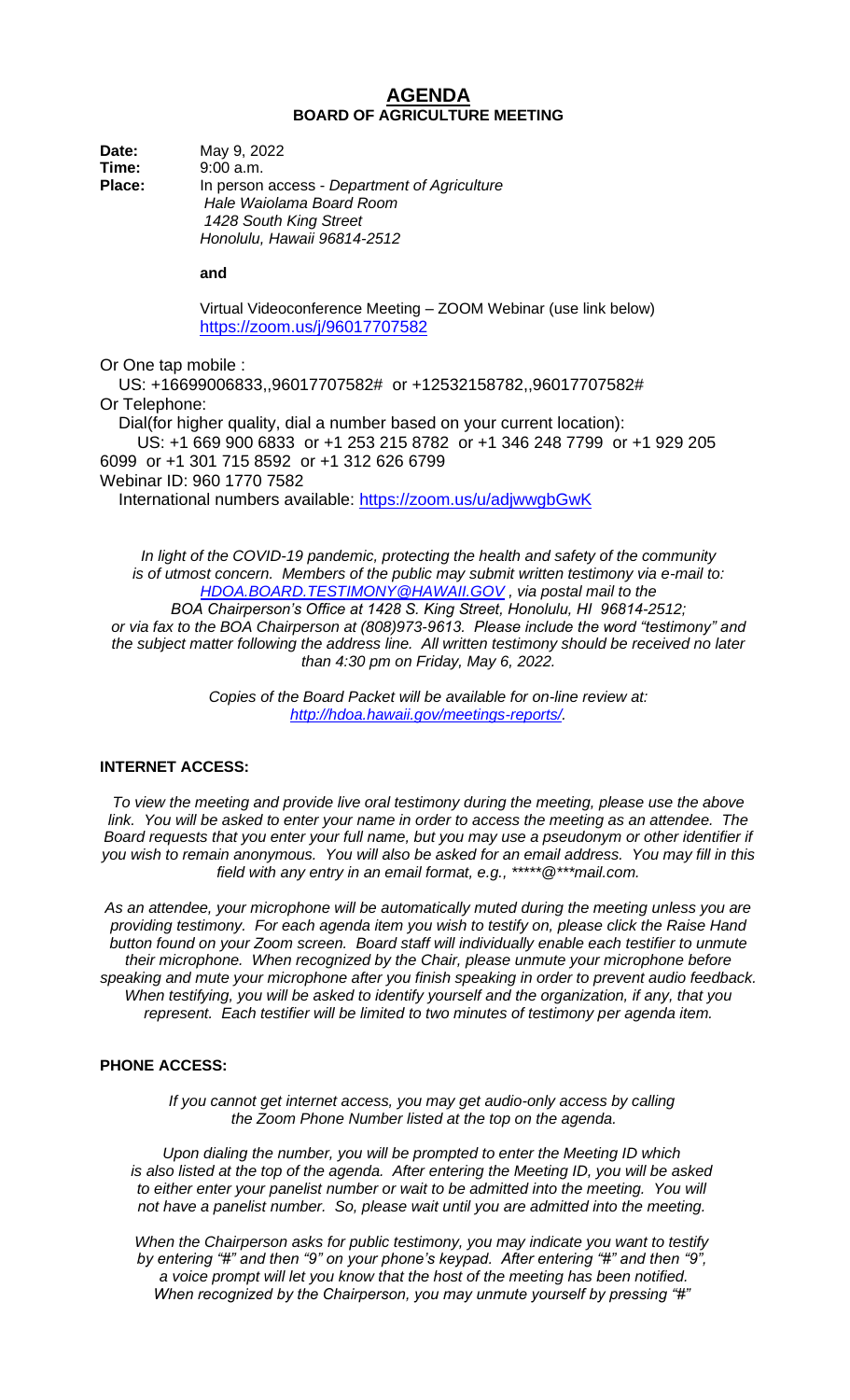*and then "6" on your phone. A voice prompt will let you know that you are unmuted. Once you are finished speaking, please enter "#" and then "6" again to mute yourself.*

### **IN-PERSON ACCESS:**

*There will also be one meeting location, open to the public, which will have an audio-visual connection. That meeting will be held at:* 

> *State of Hawaii, Department of Agriculture Hale Waiolama Board Room 1428 South King Street Honolulu, Hawaii 96814-2512*

*For internet, telephone, and in-person access, when testifying, you will be asked to identify yourself and the organization, if any, that you represent. Each testifier will be limited to two minutes of testimony per agenda item.*

- I. CALL TO ORDER
- II. APPROVAL OF MINUTES FROM 3/22/22 MEETING
- III. INTRODUCTIONS
- IV. COMMUNICATIONS FROM DIVISIONS AND ADMINISTRATION
	- A. AGRICULTURAL RESOURCE MANAGEMENT DIVISION
		- 1. Request for Conversion of General Lease No. S-3768; Kevin James Mulkern and Susan Shaheen Mulkern, Lessee; TMK: (1) 4-1-027:027, Lot 28, Waimanalo Farm Lots, Koolaupoko, Waimanalo, Island of Oahu, Hawaii
		- 2. Request for Approval to: 1) Add and Withdraw members for KLK Farm, LLC, Lessee; and 2) Extend Term of Lease of General Lease No. S-6014; TMK: (1) 5-6-006:042; Kahuku Agricultural Park Lot 14, Koolauloa, Kahuku, Island of Oahu, Hawaii
		- 3. Request for Approval to Award Leases to Various Awardees and Back-up Positions; TMK Nos. (1) 4-1-027:023 and (1) 4-1-027:020 & 024, Island of Oahu, Hawaii
		- 4. Request for Conversion of General Lease No. S-4364; Puna Certified Nursery Inc, Lessee; TMK: (3) 2-4-049:017, Lot 2; Panaewa Farm Lots, South Hilo, Island of Hawaii, Hawaii
		- 5. Request for Consent to Assignment of General Lease No. S-4807; Hikari Nursery & Landscaping, Inc., Lessee/Assignor; David Stone, Assignee; TMK: (3) 1-5-116:043, Lot 16, Pahoa Agricultural Park, Puna District, Island of Hawaii, Hawaii
		- 6. Request to Approve Rental Offset, General Lease No. S-4426; John F. Garcia Jr., Lessee; TMK: (3) 1-5-116:011, Lot 11, Pahoa Agricultural Park, Puna District, Island of Hawaii, Hawaii

### B. PLANT INDUSTRY DIVISION

- 1. Request for Preliminary Review and Approval of the Request from the Hawaii Department of Land and Natural Resources and Hawaii Department of Health to add the Asian Tiger Mosquito, *Aedes albopictus*, Yellow Fever Mosquito, *Aedes aegypti,* and the Southern House Mosquito, *Culex quinquefasciatus*, to the List of Restricted Animals, Part A, by Board Order Pursuant to Hawaii Administrative Rules §4-71-4.2.
- V. OLD BUSINESS None.
- VI. NEW BUSINESS None.